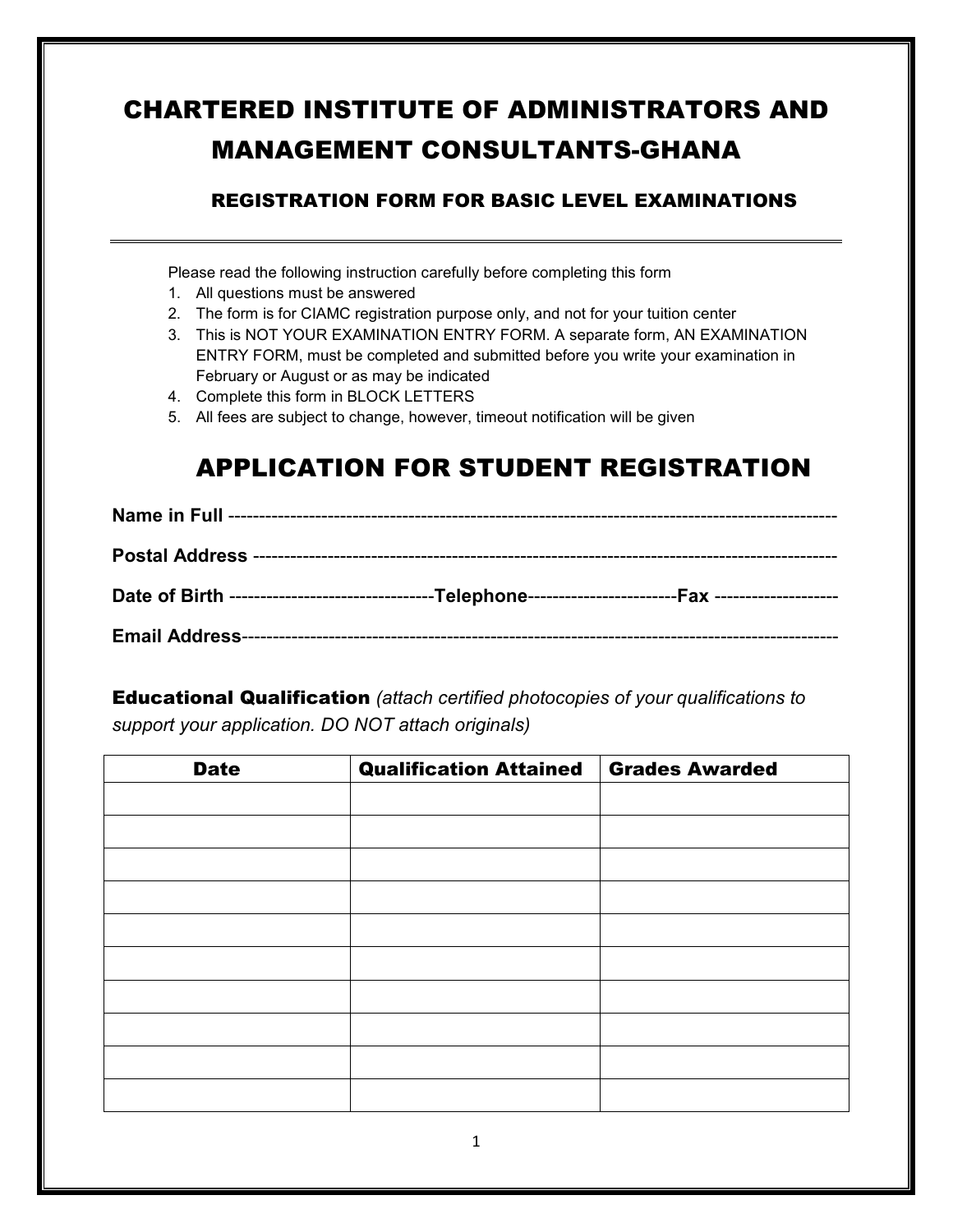Work Experience *(attach your C.V. and documentary evidence of your current employment where applicable)* 

| <b>Date</b> | <b>Company</b> | <b>Job Responsibilities</b> |
|-------------|----------------|-----------------------------|
|             |                |                             |
|             |                |                             |
|             |                |                             |
|             |                |                             |
|             |                |                             |
|             |                |                             |
|             |                |                             |
|             |                |                             |

#### **Declaration**

I certify that if my application is accepted for Student Membership, I agree to abide by all the rules and regulations of the Institute. I enclose in payment of registration, membership and exemption fees

Passport Photograph



**------------------------------------------- Signature of Applicant & Date**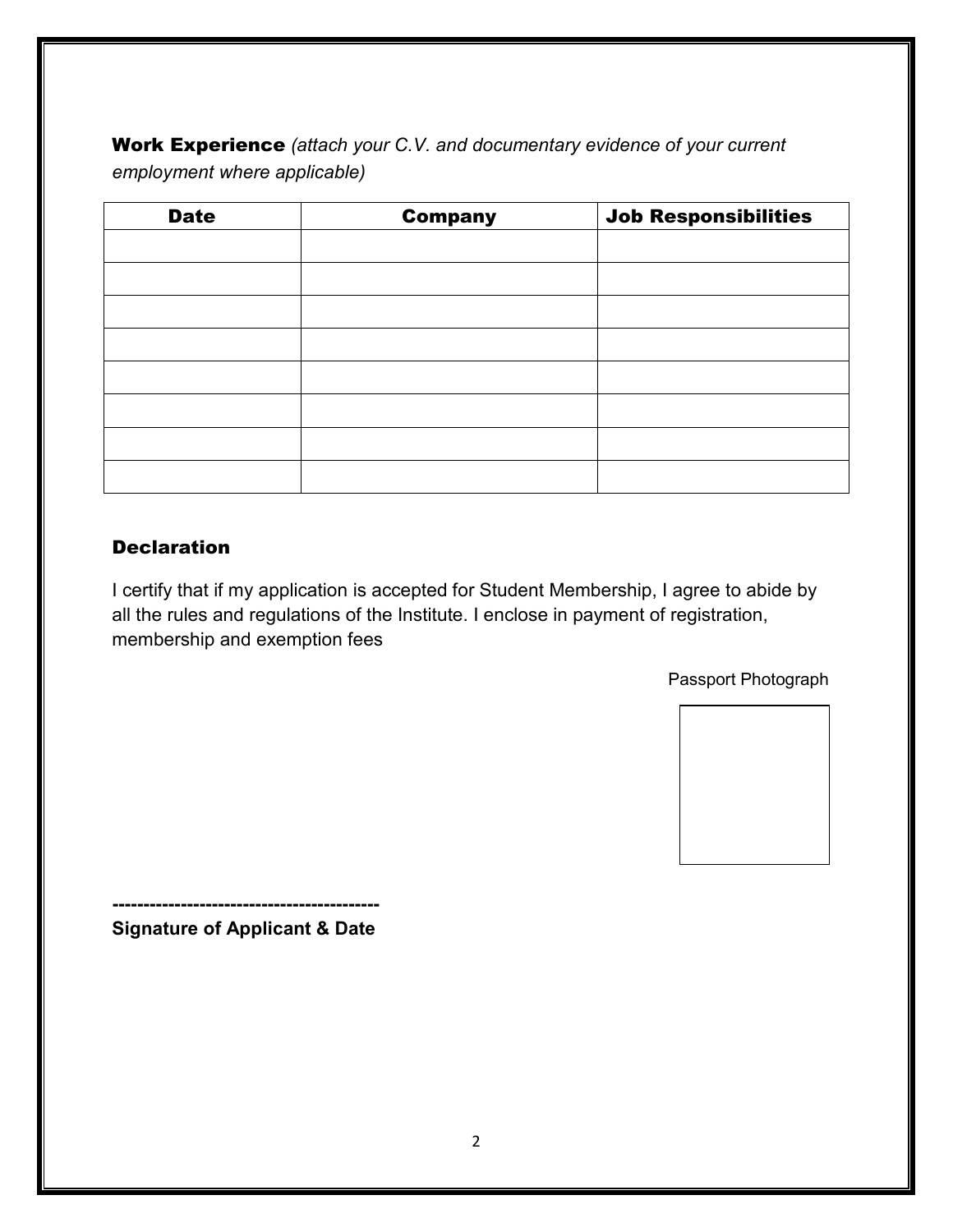# CHARTERED INSTITUTE OF ADMINISTRATORS AND MANAGEMENT CONSULTANTS-GHANA

## MEMBERSHIP APPLICATION FORM

**CIAMC IS A PROFESSIONAL BODY REGISTERED UNDER THE PROFESSIONAL BODIES REGISTRATION DECREE, 1973 (NRCD 143) FOR THE PROFESSION OF PROFESSIONAL ADMINISTRATION & MANAGEMENT CONSULTANCY PRACTICE IN GHANA** 

**1. Title :( Dr., Prof., Nana, Mr., Mrs., Miss, Alhaji, Rev, Pastor, etc)** 

#### WORK DETAILS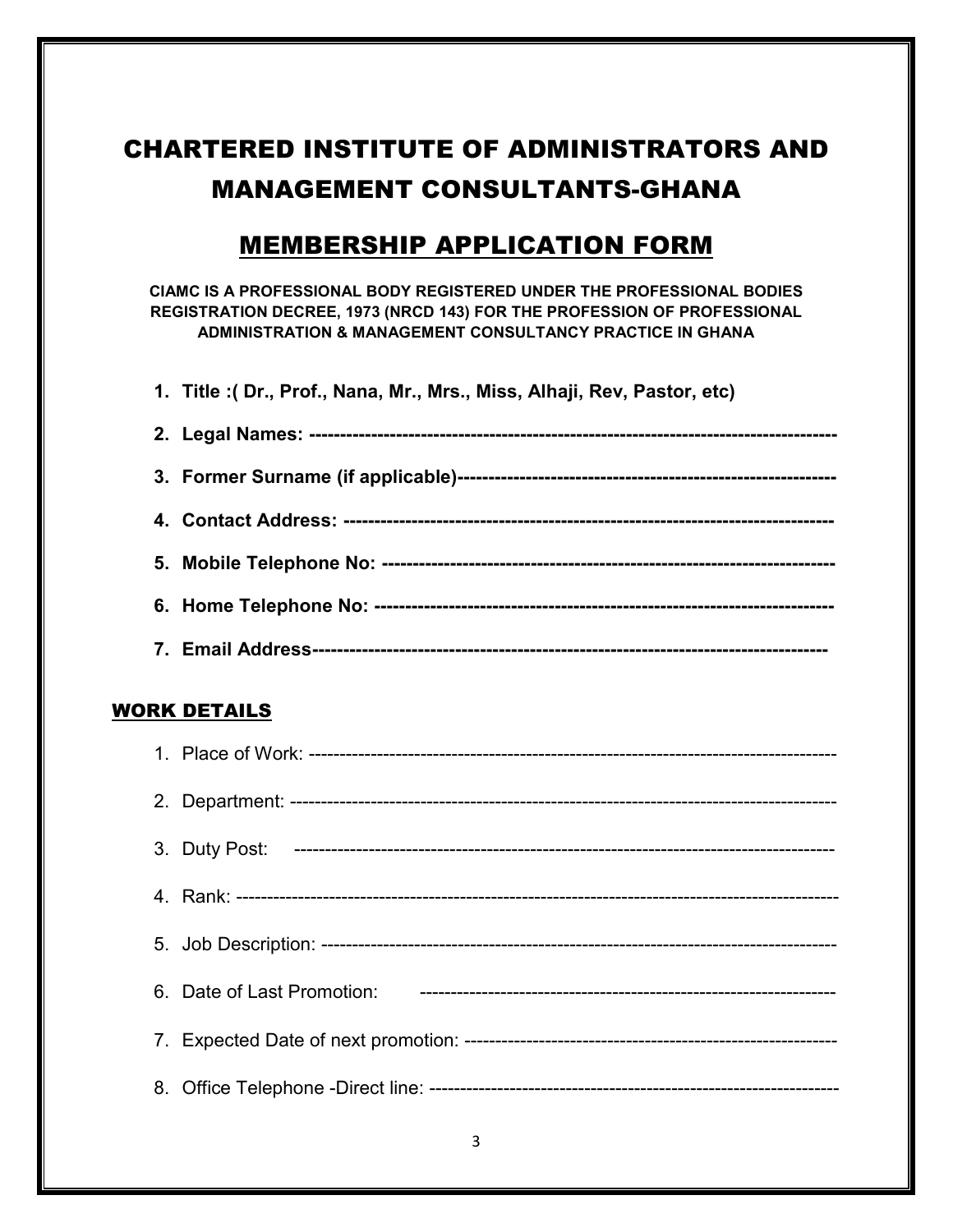|    | <b>EDUCATIONAL QUALIFICATION</b>                                                     |
|----|--------------------------------------------------------------------------------------|
| 1. |                                                                                      |
|    |                                                                                      |
|    | 3. List of Seminars, & in- service courses and workshops attended with dates:------- |
|    |                                                                                      |
|    |                                                                                      |
|    |                                                                                      |
|    |                                                                                      |
|    |                                                                                      |
|    |                                                                                      |
|    |                                                                                      |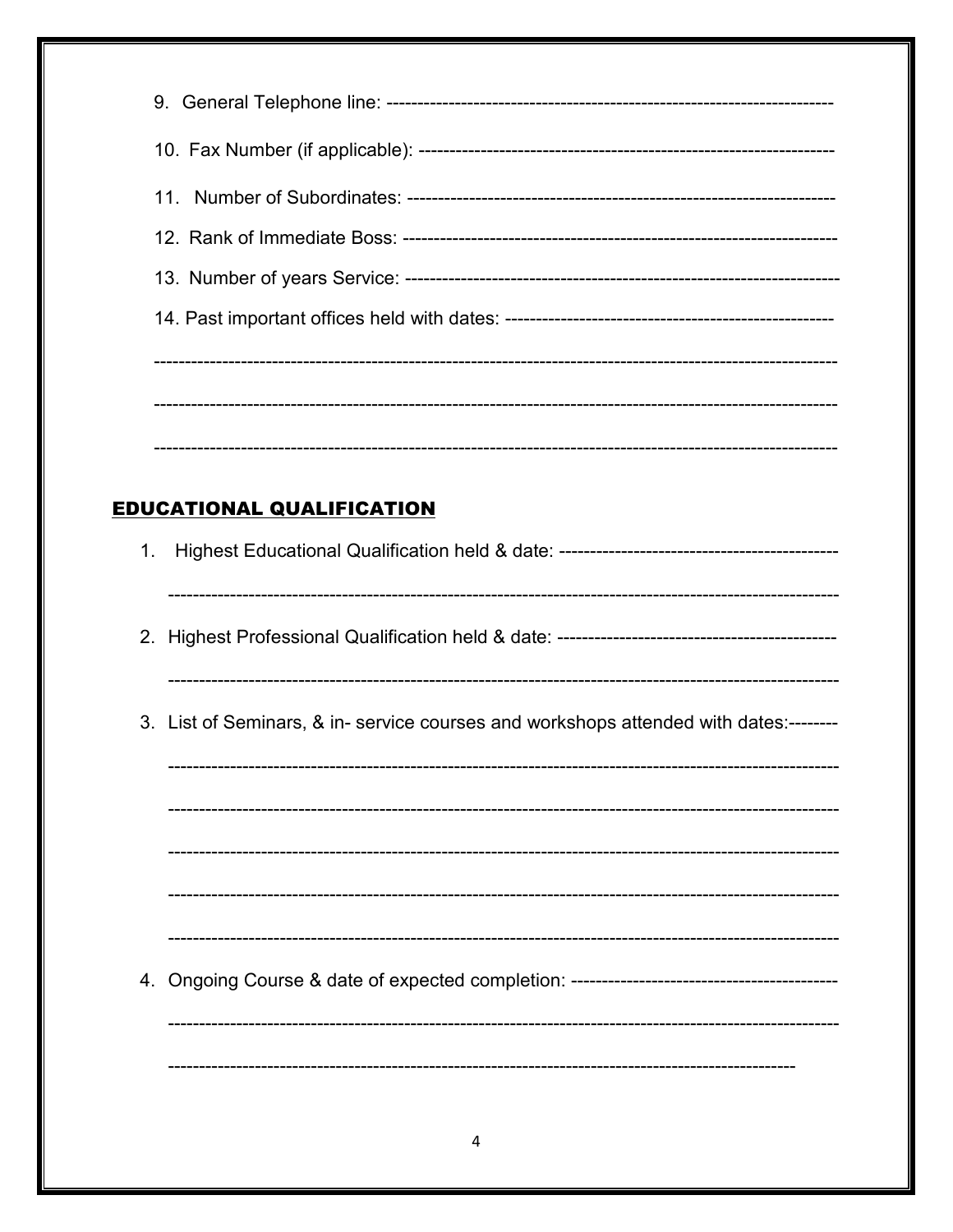#### **SOURCE OF INFORMATION ABOUT CIAMC:**

#### **How did you get to know about the programme**: Through

- **(i)** Knowledge about a colleague's membership **(ii)** Invitation by a Member
- **(iii)** Advert in the Print Media **(iv)** The Website

#### CHECK LIST FOR APPLICANTS

- Certified copies of certificates
- A detailed C. V (for workers only)
- 4 stamp size passport photographs
- Membership Registration Fee of GH¢ 150.00
- Application fee of GH¢50.00

#### **Declaration**

I hereby declare to the best of my knowledge that all documents and information submitted or made available by me for the process of this application are true and complete.

I understand that CIAMC reserves the right at any stage to withdraw a place which has been offered to me, or cancel my membership registration, which has been made on the basis of incomplete information.

**------------------------------------------- Signature of Applicant & Date** 

### Referee's Recommendation (CIAMC MEMBERS ONLY)

I hereby recommend the applicant for admission into the Basic Level Examinations Programme as applied. I found him/her adequately suitable in character and in experience

- 
-